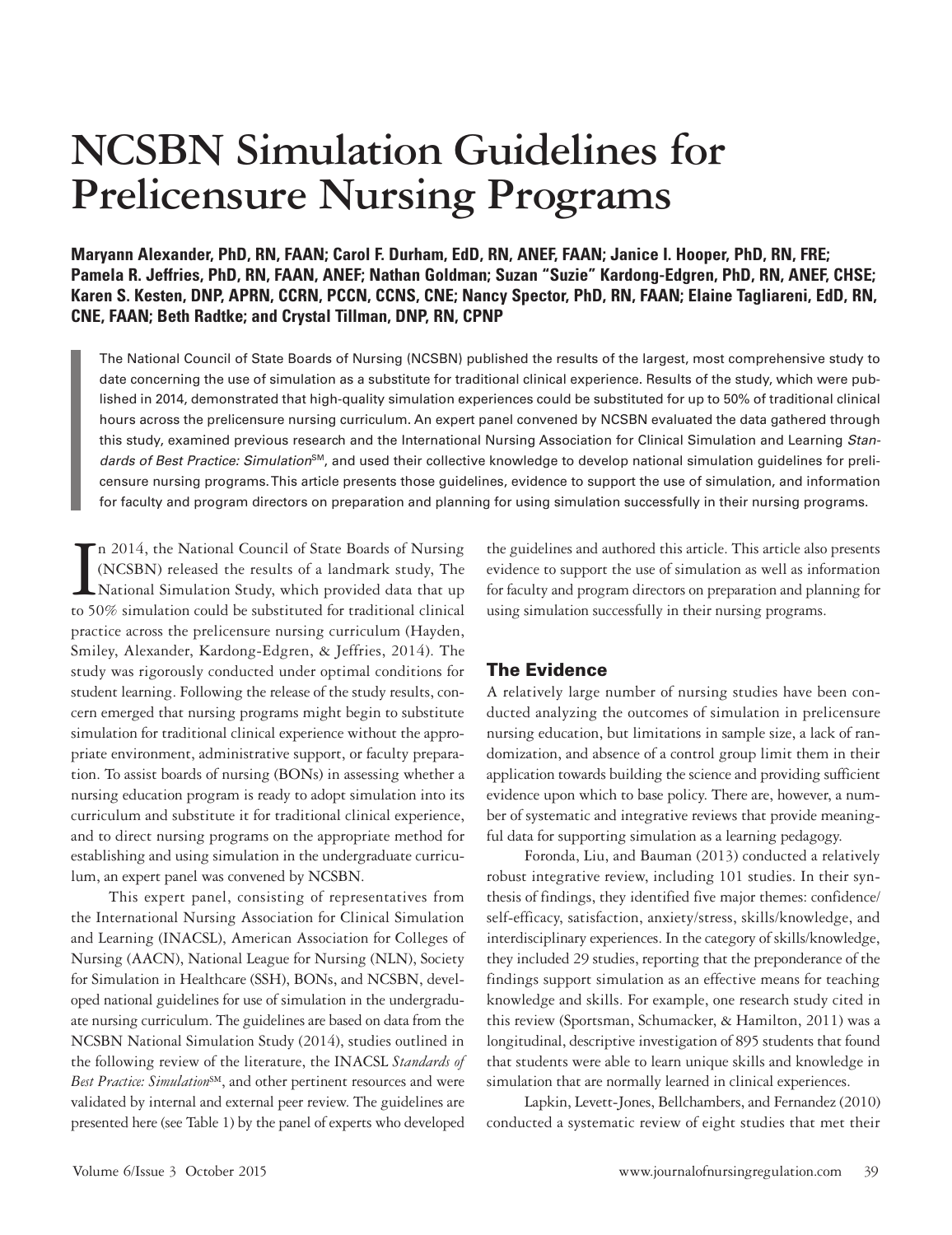## TABLE 1

### Simulation Guidelines

#### **Scope and Purpose**

The following guidelines are meant to help: 1) boards of nursing (BONs) in evaluating the readiness of prelicensure nursing programs in using simulation as a substitute for traditional clinical experience; 2) nursing education programs in the establishment of evidence-based simulation programs for the undergraduate nursing curriculum.

#### **Definitions**

**Simulation:** A technique, not a technology, to replace or amplify real experiences with guided experiences that evoke or replicate substantial aspects of the real world in a fully interactive manner (Gaba, 2004).

*Traditional Clinical Experience:* Practice in an inpatient, ambulatory care, or community setting where the student provides care to patients under the guidance of an instructor or preceptor.

| <b>Guidelines</b>                                                                                              | <b>Evidence</b>                                                                                                                                                                                                                                                                                                                                                                                                            | <b>Resources</b>                                                                                                                                                                                                                                                                                                                                                                                                                                                                                                                                                                       |
|----------------------------------------------------------------------------------------------------------------|----------------------------------------------------------------------------------------------------------------------------------------------------------------------------------------------------------------------------------------------------------------------------------------------------------------------------------------------------------------------------------------------------------------------------|----------------------------------------------------------------------------------------------------------------------------------------------------------------------------------------------------------------------------------------------------------------------------------------------------------------------------------------------------------------------------------------------------------------------------------------------------------------------------------------------------------------------------------------------------------------------------------------|
| There is commitment on the part<br>of the school for the simulation<br>program.                                | • Letter of support from administrators<br>stating the program has their backing<br>and will be given the resources to sus-<br>tain the program on a long-term basis.<br>• Budgetary plan for sustainability and<br>ongoing faculty training is in place<br>• Written short-term and long term ob-<br>jectives for integrating simulation into<br>the undergraduate curriculum and eval-<br>uating the simulation program. |                                                                                                                                                                                                                                                                                                                                                                                                                                                                                                                                                                                        |
| Program has appropriate<br>facilities for conducting<br>simulation                                             | • A description of the physical space for<br>conducting simulations including the<br>lab, storage/staging areas and a place<br>for debriefing.                                                                                                                                                                                                                                                                             |                                                                                                                                                                                                                                                                                                                                                                                                                                                                                                                                                                                        |
| Program has the educational and<br>technological resources and<br>equipment to meet the intended<br>objectives | • Program has a plan that describes the<br>simulation resources and equipment<br>that will be used to achieve the<br>objectives.                                                                                                                                                                                                                                                                                           | • See Scenario Resources<br>Document                                                                                                                                                                                                                                                                                                                                                                                                                                                                                                                                                   |
| Lead faculty and sim lab<br>personnel are qualified to<br>conduct simulation                                   | • Submission of CVs and evidence of<br>qualifications such as: simulation<br>conferences attended, coursework on<br>simulation instruction, certification in<br>simulation instruction, training by a<br>consultant or targeted work with an<br>experienced mentor                                                                                                                                                         | • SIRC Courses<br>• Simulation Preparation Programs<br>• Webinars and presentations based<br>on INASCL Standards of Best<br><b>Practice: Simulation</b><br>• CHSE Certification<br>• Three-Step Program at Boise State<br>• Textbooks: Jeffries (2007)<br><b>Simulations in Nursing Education:</b><br><b>From Conceptualization to</b><br>Evaluation; Jeffries (2013) Clinical<br><b>Simulations: Advanced Concepts,</b><br>Trends, and Possibilities; and<br>Palaganas, J.C., Maxworthy, J.C.,<br>Epps, C. A., Mancini, M.E. (2015).<br>Defining Excellence in Simulation<br>Programs |
| Faculty are prepared to lead<br>simulations                                                                    |                                                                                                                                                                                                                                                                                                                                                                                                                            | • See NCSBN Simulation Faculty<br><b>Preparation Checklist</b>                                                                                                                                                                                                                                                                                                                                                                                                                                                                                                                         |
| Program has an understanding<br>of policies and processes that<br>are a part of the simulation<br>experience.  | • Policies describing the following,<br>include, but are not limited to: method<br>of debriefing; plan for orienting faculty;<br>qualifications of faculty and sim lab<br>personnel; plan for training new faculty;<br>evaluation methods.                                                                                                                                                                                 | • Socratic Method of Debriefing<br>• See NCSBN Program Preparation<br>Checklist<br>• INASCL Standards                                                                                                                                                                                                                                                                                                                                                                                                                                                                                  |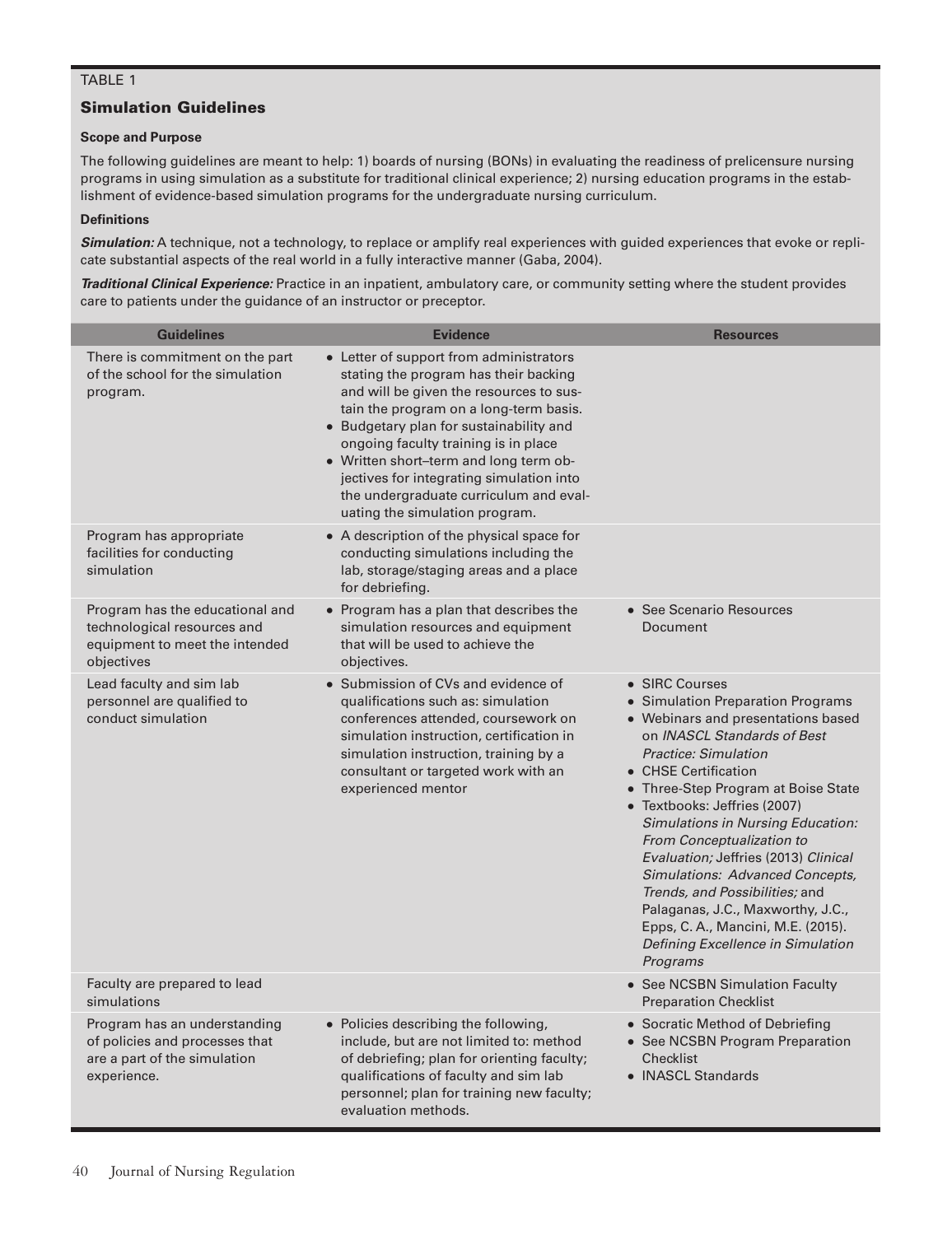inclusion criteria. They found that simulation improved the critical thinking, performance of skills, and knowledge of the subject matter and increased clinical reasoning in certain areas.

Two integrative reviews of undergraduate programs' use of simulation focused on patient safety. Berndt (2014) reviewed 17 studies, including three systematic reviews. Their findings support the use of simulation as an educational intervention to teach patient safety in nursing, particularly when other clinical experiences are not available. Fisher and King (2013) conducted an integrative review related to patient safety by examining 18 studies preparing students, through simulation, to respond to deteriorating patients. They found that confidence, clinical judgment, knowledge, and competence generally increased.

The largest and most comprehensive study to date examining student outcomes when simulation was substituted for up to and including 50% simulation was NCSBN's rigorously conducted National Simulation Study (Hayden et al., 2014). Ten nursing programs from across the country (five bachelor's and five associate-degree) provide evidence that when clinical experiences are substituted with up to 50% simulation, there were no significant differences between the groups with 10% or less of simulation (control), 25% simulation, or 50% simulation with regard to knowledge acquisition and clinical performance. These results were found during all the clinical courses in the nursing program as well as in the first 6 months in practice. This robust study provides confidence that substituting up to 50% simulation for prelicensure clinical experiences promotes outcomes similar to traditional clinical experiences, as long as faculty are adequately trained, committed, and in sufficient numbers; when there is a dedicated simulation lab with appropriate resources; when the vignettes are realistically and appropriately designed; and when debriefing is based on a theoretical model. In conclusion, the results of NCSBN's National Simulation Study, along with integrative or systematic reviews in prelicensure nursing, support the premise simulation has outcomes similar to clinical experiences and under the right circumstances can be used to substitute for clinical experiences.

# Preparation of Faculty and Programs

Simulation is a pedagogy that may be integrated across the prelicensure registered nurse and licensed practical nurse curricula; however, nursing education programs are advised to begin slowly and steadily increase the amount of simulation as they acquire expertise in this pedagogy.

Questions have arisen regarding the number of clinical hours a program should require when substituting simulation for clinical hours. All programs participating in the National Simulation Study required at least 600 hours of clinical experience in the prelicensure curriculum. No evidence is available regarding the outcomes of substituting traditional clinical experience with simulation when the program has less than 600 hours; however, experts agree that the quality of the experience, not the number of hours, is crucial. If students would be placed in clinical settings with inadequate opportunity for hands-on experience, employment of simulation by capable faculty with meaningful debriefing may offer a better alternative.

BONs and nursing programs should also consider the following criteria when determining the amount of simulation that can substitute for traditional clinical hours: overall number of clinical hours required, student pass rates, availability of clinical sites, turnover of faculty and program directors, student complaints, and retention rates.

In addition, in preparation for using simulation, faculty and programs should use the following checklists:

#### **Faculty Preparation Checklist**

- $\square$  The simulation program is based on educational theories associated with simulation, such as experiential learning theory.
- $\square$  The faculty members are prepared by following the INACSL *Standards of Best Practice: Simulation.*
- $\Box$  A tool for evaluating simulation-based learning experiences has been designed based on the INASCL *Standards of Best Practice: Simulation* evaluation methods.
- $\square$  The program curriculum sets clear objectives and expected outcomes for each simulation-based experience, which are communicated to students prior to each simulation activity.
- $\square$  The faculty members are prepared to create a learning environment that encourages active learning, repetitive practice, and reflection and to provide appropriate support throughout each activity.
- $\square$  The faculty members are prepared to use facilitation methods congruent with simulation objectives/expected outcomes.
- $\square$  The program utilizes a standardized method of debriefing observed simulation using a Socratic methodology.
- $\Box$  A rubric has been developed to evaluate the students' acquisition of KSAs (knowledge, skills, and attitudes) throughout the program.
- $\square$  The program has established a method of sharing student performance with clinical faculty.
- $\square$  The program collects and retains evaluation data regarding the effectiveness of the facilitator.
- $\square$  The program collects and retains evaluation data regarding the effectiveness of the simulation experience.
- $\square$  The program provides a means for faculty members to participate in simulation-related professional development, such as webinars, conferences, journals, clubs, readings, and certifications such as certified health care simulation educator (CHSE), and participation in NLN Sim Leaders/Sigma Theta Tau International (STTI) Nurse Faculty Leadership Academy (NFLA) with a focus on simulation.